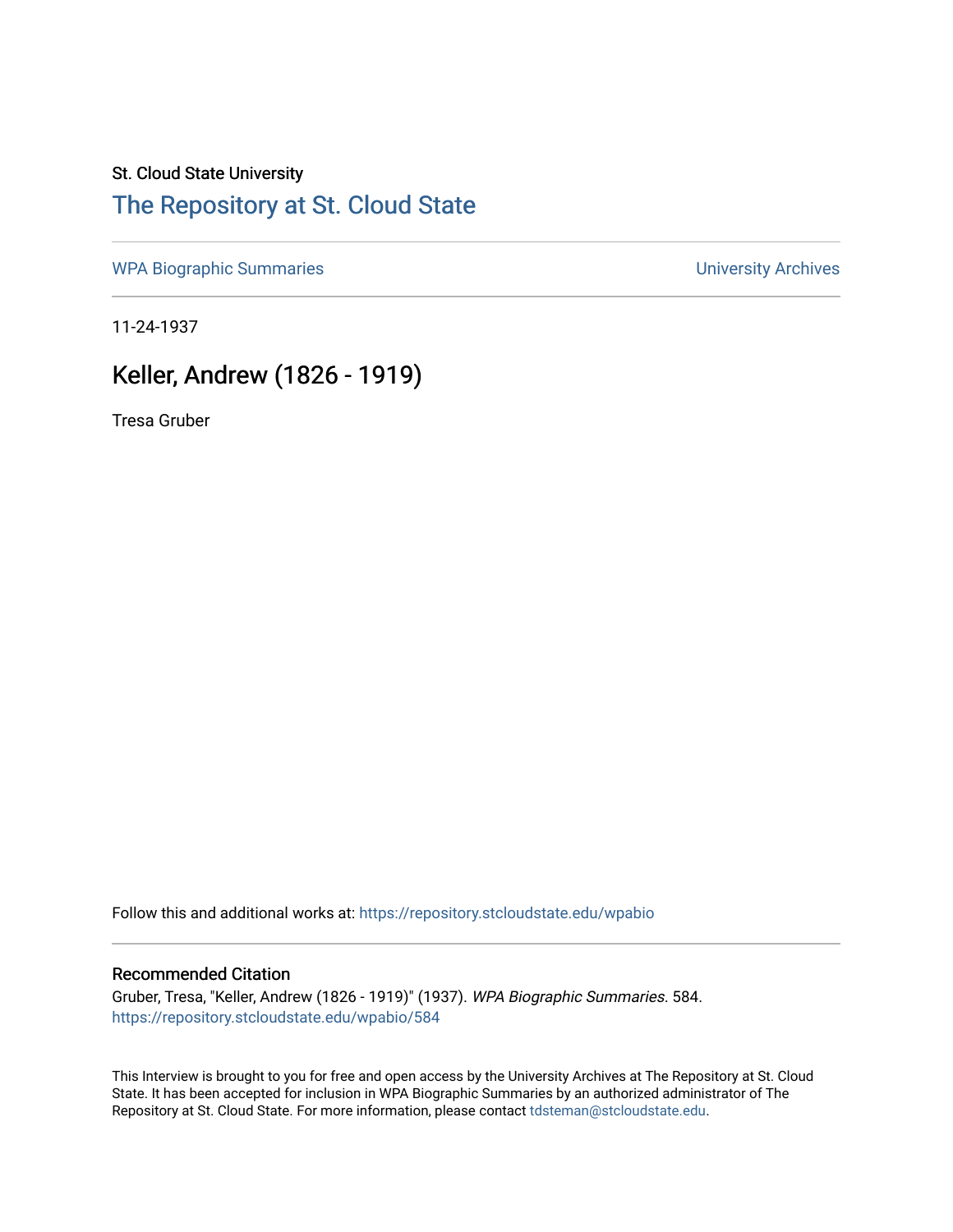#### KELLER, ANDREW

 $\begin{picture}(20,20) \put(0,0){\line(1,0){10}} \put(15,0){\line(1,0){10}} \put(15,0){\line(1,0){10}} \put(15,0){\line(1,0){10}} \put(15,0){\line(1,0){10}} \put(15,0){\line(1,0){10}} \put(15,0){\line(1,0){10}} \put(15,0){\line(1,0){10}} \put(15,0){\line(1,0){10}} \put(15,0){\line(1,0){10}} \put(15,0){\line(1,0){10}} \put(15,0){\line(1$ 

#### File No.  $B - b52$

La Salva

Mr. Andrew Keller was born in Germany and came with his family to Ameroia Kay 1872. They came by train through Chicago, and so saw the remains and the wreckage of the big Chhoago fire. Horse and buggy was the only means of transportation, at the time. They visited with Mr. Kindler and Mr. Hall, who were relatives of the family, until they established their home. Mr. Keller bought the land between Seventh Street and Ninth Avenue South from Mr. Schultz about three lots long for \$100 and started gardening. He had the first hot beds in Saint Cloud, **also a** grand vineyard extending the full length of his property, the business **was a** huge success. Mr. Andrew Keller with Mr. Naegle, Mr. Albright, and Mr. Schuman founded the first Friedeus Kirche now the First Evangelical Church.

Mr. and Mrs. Andrew Keller had four children: Elizabeth, now staying with her sister Mrs. William Schmid; Christine, married Mr. Frank Hinkeymeyer, they have two children; Emma, married Mr. William Schmid, they have nine children and he has been a suooessful butcher in Saint Cloud for over forty years.

Mrs. Keller died November 2, 1902, and Mr. Keller in February 1919.

Interviewed: Mrs. William Schmid Date: May 6, 1936 By: Mrs. Tresa Gruber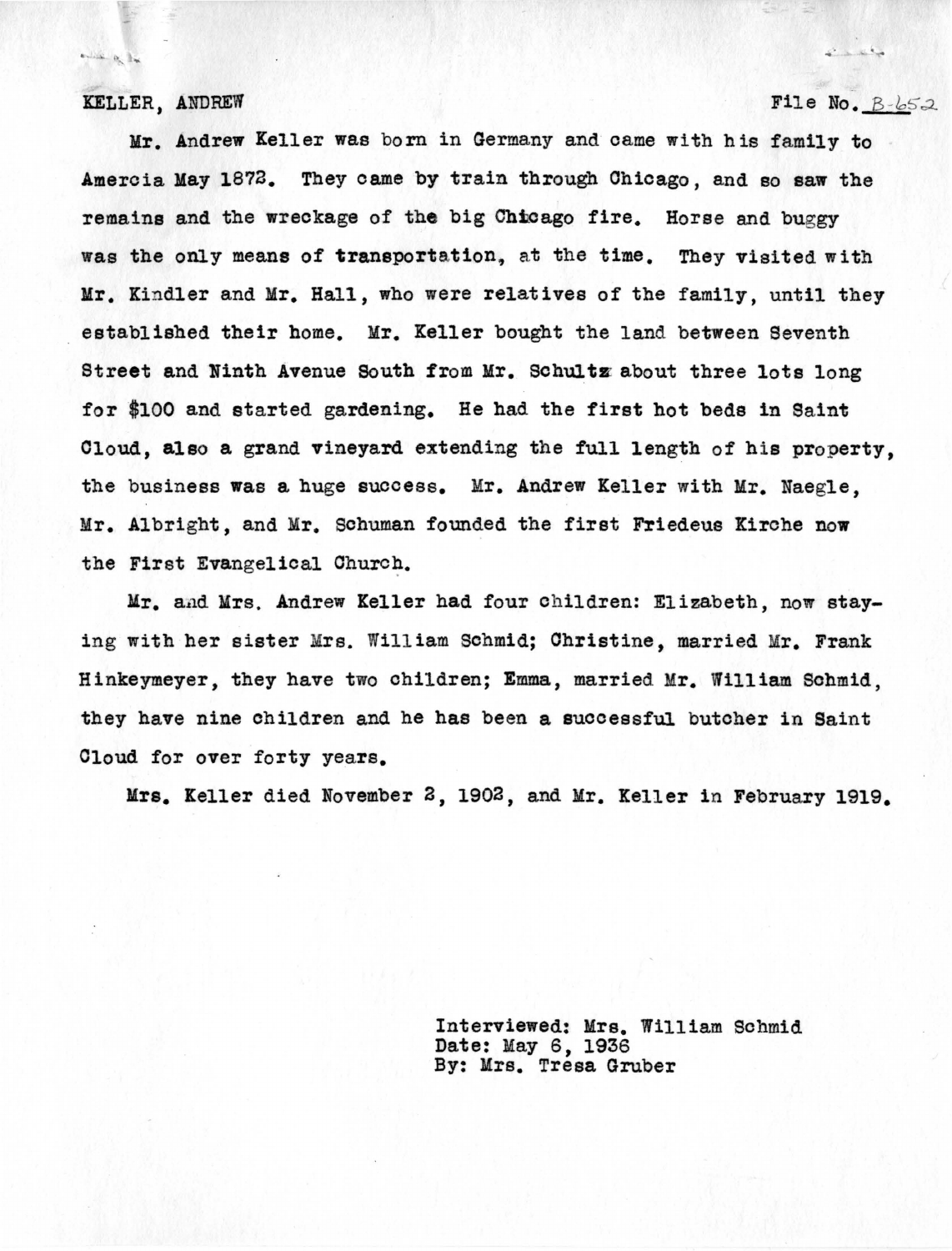# FROM THE RECORDS IN THE STEARNS COUNTY COURT HOUSE FOR THE ANDREW KELLER BIOGRAPHY

. . ,,.. .,

DEATH RECORD BOOK L. PAGE 1 LINE 16

Andrew Keller Born September 2, 1826 in Germany Died February 7, 1919 Age 92 years 5 months and 5 days

DEATH RECORD BOOK 1902 A-12 PAGE 241 LINE 1

Rosena Keller Born February 7. 1823 in Germany Daughter of Oswald Veuterlly and Magdelena Veuterlly Died September 30, 1902 Age 79 years.

(Editors Note:

(Date of certificate September 4, 1902 **stgned)** Dr. J.B. Dunn